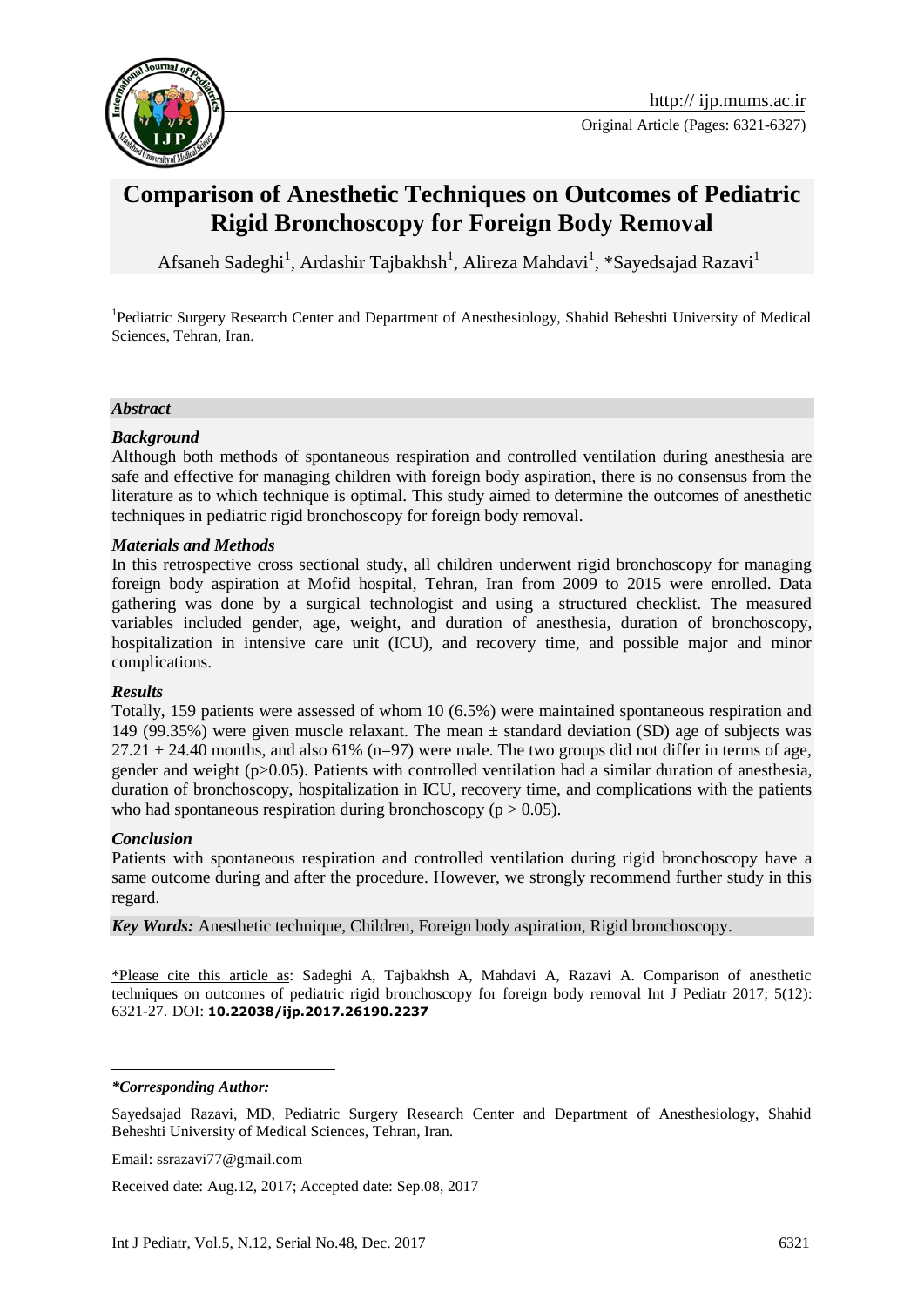# **1- INTRODUCTION**

 Foreign body aspiration can be a lifethreatening emergency, which is commonly found among children between 1-3 years old [\(1\)](#page-5-0). It is the most common cause of sudden death among children under four years of age [\(2\)](#page-5-1). As reports, foreign body aspiration account for nearly 150-300 deaths per year in children in the USA, which the most of them occur because of complete airway obstruction [\(2,](#page-5-1) [3\)](#page-5-2). Rigid bronchoscopy under general anesthesia is considered the gold standard for the diagnosis and management of foreign body aspiration [\(4\)](#page-5-3). However, this procedure can be associated with minor and major complications such as asphyxiation, hypoxemia during foreign body removal from airways, bronchial rupture, pneumothorax and cardiac arrest [\(1,](#page-5-0) [2,](#page-5-1) [4\)](#page-5-3). Hypoxemia, as most common adverse events during rigid bronchoscopy, often caused by improper airway manipulation, partial or complete obstruction of the airway, and inflammation secondary to the foreign body [\(5\)](#page-5-4). Hence, anesthesia for rigid bronchoscopy has always been a challenge, as there are always risks of the possibility of laryngospasm and lack of access to the airway [\(6\)](#page-5-5).

In this regard, there are two approaches for airway management in the general anesthesia [\(7-9\)](#page-5-6). In first approach, there is no use of muscle relaxants and spontaneous respiration, which prevents the complete airway obstruction by a foreign body [\(1,](#page-5-0) [10\)](#page-5-7). However, inadequate depth of anesthesia, low tidal volumes and vital signs instability are the disadvantages of this approach [\(7,](#page-5-6) [11\)](#page-5-8). This method is also one of the anesthesia-related risk factors for laryngospasm [\(11,](#page-5-8) [12\)](#page-6-0). On the other side, some experts believe that use of muscle relaxant and mechanical ventilation prevents the patient movement during the procedure, therefor increasing the likelihood of successful removal of the foreign body [\(13,](#page-6-1) [14\)](#page-6-2). Moreover, oxygen delivery to the tissues can be assured and an adequate level of anesthetic depth is adjusted, and then shortened the duration of the bronchoscopy [\(1,](#page-5-0) [15\)](#page-6-3). However, this approach may be associated with the risk of ball-valve mechanism, which can damage the lung and cause pneumothorax [\(3,](#page-5-2) [7\)](#page-5-6). There is also the chance of displacing the foreign body in the patient's airway and complete obstruction because of positive pressure ventilation [\(2\)](#page-5-1). Literature review indicates an inadequate evidence to achieve appropriate general anesthesia approach in these cases [\(7,](#page-5-6) [16\)](#page-6-4).

AuBuchon et al. (2011) recommended that no muscle relaxant be used in patients with foreign body aspiration and rigid bronchoscopy, as it may cause complete airway obstruction [\(3\)](#page-5-2); while Victor Baum et al. (2012) emphasized the use of muscle relaxants to remove of foreign body through rigid bronchoscopy [\(17\)](#page-6-5). Also, in a review study by Fidkowski et al. (2011), conducting further studies to choice the best general anesthetic approach for removal of the foreign body has been recommended [\(2\)](#page-5-1). Therefore, since the choice of the best anesthetic technique in rigid bronchoscopy for the foreign body removal is still controversial, this retrospective study aimed to determine the outcomes of anesthetic techniques in [pediatric r](https://www.google.com/url?sa=t&rct=j&q=&esrc=s&source=web&cd=10&cad=rja&uact=8&ved=0ahUKEwiP7u31g8_WAhVJLFAKHceBBs0QFghgMAk&url=http%3A%2F%2Fwww.sciencedirect.com%2Fscience%2Farticle%2Fpii%2FS0031393915001948&usg=AOvVaw3qmtDaWcoSrXqV78wrRBoL)igid bronchoscopy for foreign body remova[l.](http://onlinelibrary.wiley.com/doi/10.1046/j.1460-9592.2003.01194.x/full)

# **2- MATERIALS AND METHODS**

# **2-1. Study design and population**

 In this retrospective cross sectional study, all children underwent rigid bronchoscopy for managing foreign body aspiration at Mofid hospital, Tehran, Iran, from July 2009 to July 2015 were investigated. This study was approved by the Ethics Committee of Shahid Beheshti University of Science (ID number: 85M).

# **2-2. Methods**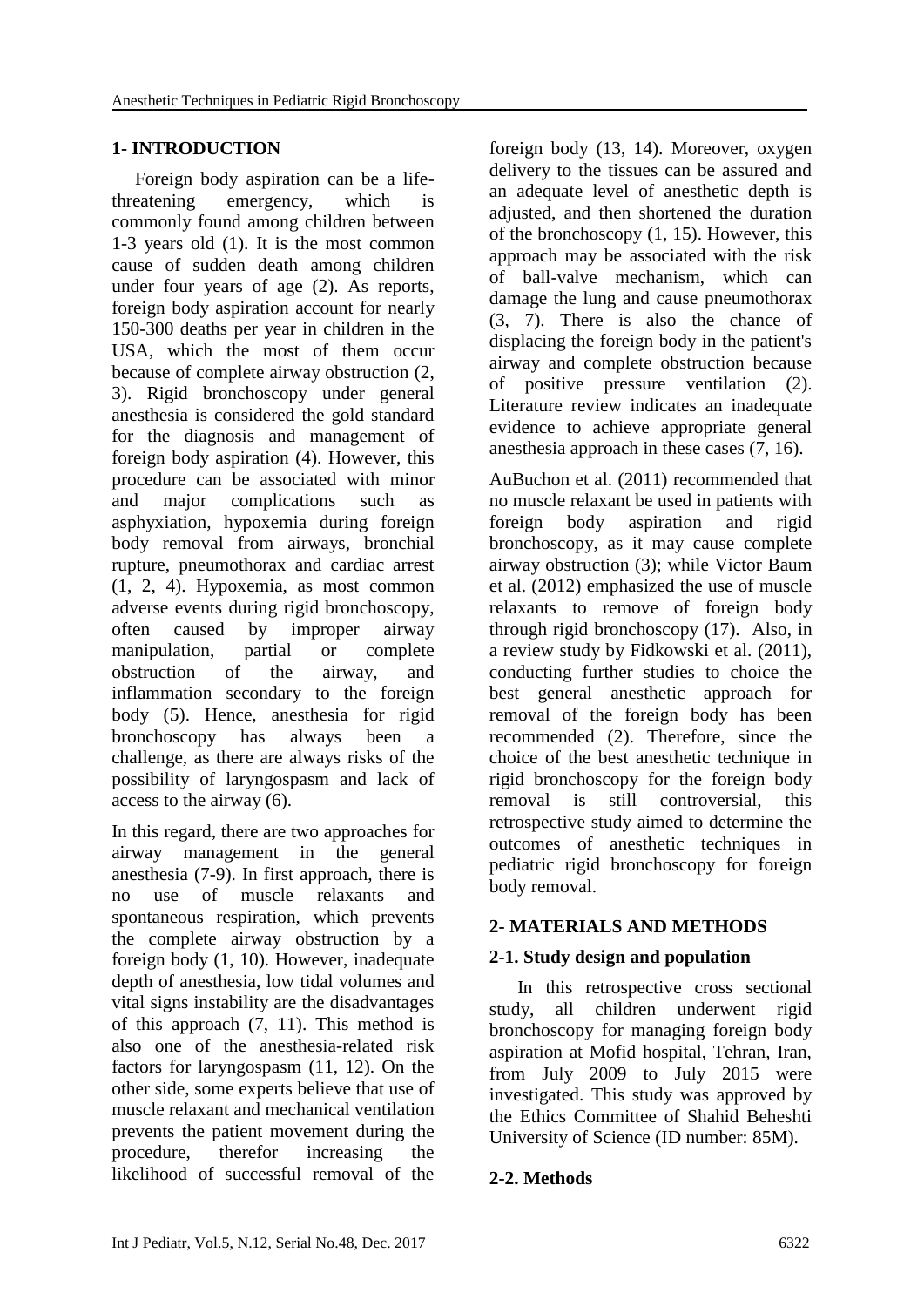The study was based on the patients' medical record information. Hence, medical records of all patients who referred to the emergency department of Mofid children hospital in the time of study were reviewed.

### **2-3. Data measurements**

Data gathering was performed by a surgical technologist and using a structured checklist. The measured variables included gender, age, weight, type of aspiration (acute or chronic), duration of fasting, location of foreign body, type of induction, duration of anesthesia, duration of bronchoscopy, hospitalization in intensive care unit (ICU) and recovery time. Moreover, possible major complications including death, cardiac arrest, bronchial rupture, pneumothorax, low oxygen saturation (less than 80%), hospitalization in the intensive care unit, and complications associated with prolonged hospitalization and possible minor complications including coughing, shortness of breath, sore throat, tooth fractures and voice hoarseness that was not associated with prolonged the duration of hospitalization, were evaluable and recorded.

# **2-4. Ethical consideration**

This study was approved by the Ethics Committee of Shahid Beheshti University of Science. Also, necessary permission was given from the authorities and medical record department to access the medical records.

#### **2-5. Inclusion and exclusion criteria**

In a period of 6 years, all cases that had our inclusion criteria including definitive diagnosis of foreign body aspiration, age below 18 years, full recorded data, treated by rigid bronchoscopy, and anesthesia with either of the two methods studied were included. Also, patients with incomplete recorded data and those who their

diagnosis was not confirmed after bronchoscopy were excluded.

#### **2-6. Data Analyses**

Data obtained were analyzed using SPSS version 22.0 software (IBM Corporation, Armonk, NY, USA). Descriptive statistics was used to describe data. Kolmogorov– Smirnov test was used for checking normality of data. The t-test was used to compare the normally distributed data, whereas the Mann Whitney u test was used to compare the non-normally distributed data. The level of statistical significance was set at P-value  $\leq 0.05$ .

# **3-RESULTS**

 In this study, 185 cases were evaluated that 19 patients (10.5%) were excluded from the study due to incomplete recorded data, and 7 patients  $(3.5%)$  due to unsuccessful visualization of foreign body after bronchoscopy. Finally, the data of the 159 (86%) cases were reviewed. The mean ± standard deviation (SD) age of participants was  $27.21 \pm 24.40$  months. Among them 61% (n=97) were male and 39% (n=62) were female. The mean  $\pm$  SD patients' weight was  $13.2 \pm 6.2$  kg.

The results showed that  $93.7\%$  (n=149) patients underwent muscle relaxant anesthesia with control breathing, and the rest  $(6.3\% , n= 10)$ , were anesthetized without the use of muscle relaxant, and they had spontaneous respiration. **Table.1** shows the distribution of gender, age, weight, type of aspiration, fasting, and location of foreign body in patients under the two anesthesia approaches. The two groups did not differ in terms of these variables  $(p>0.05)$ .

Also, the type of induction, duration of anesthesia, duration of bronchoscopy, the number of ICU admission and the recovery time were compared in **Table.2**. The only significant difference was related to the medication used in induction  $(P=0.005)$ .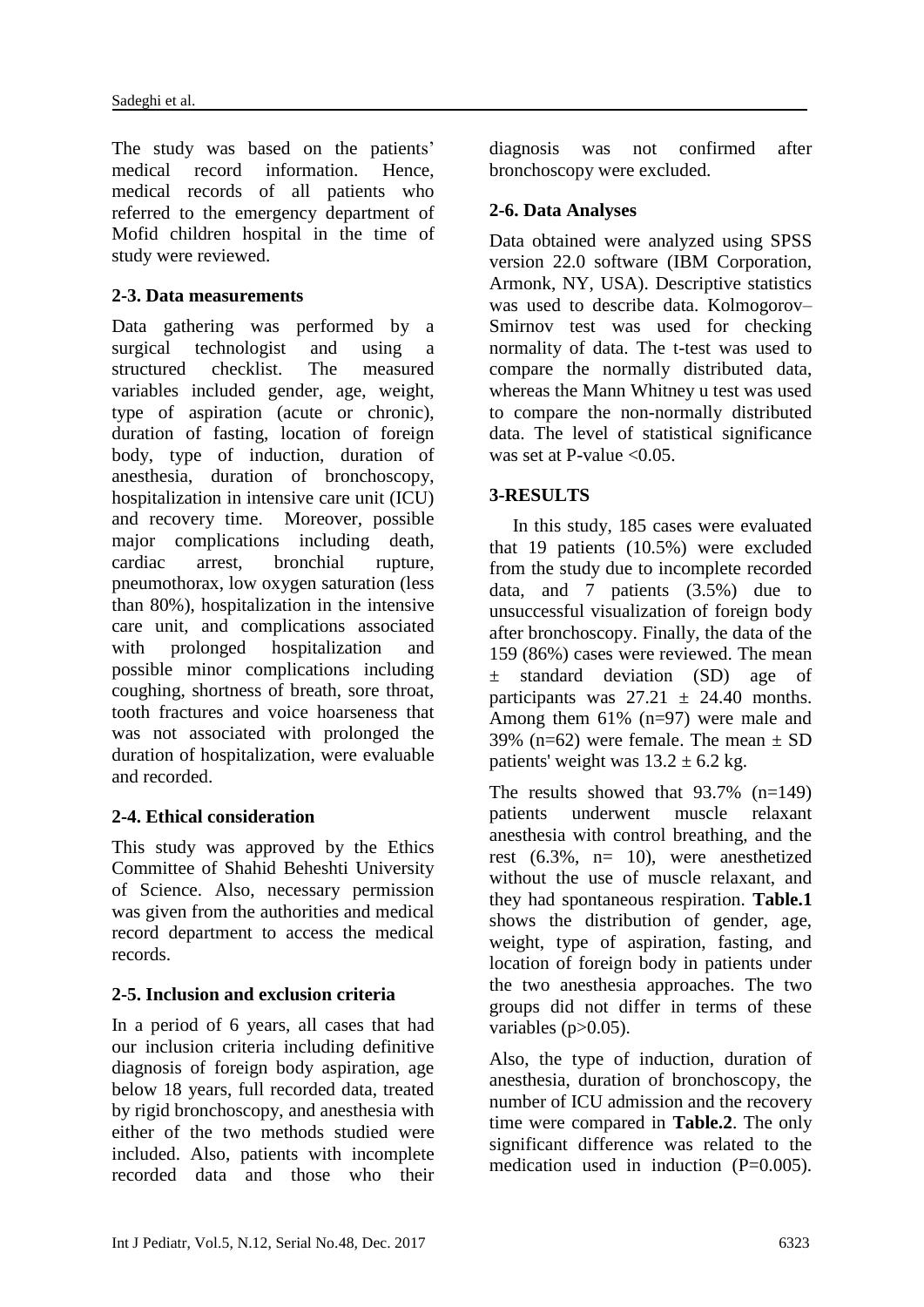Also, there was no statistically significant difference between two in term of major and minor complications in two anesthesia approaches (**Table.3**).

| Variables                 |                        | Groups                                  |                                       |           |  |
|---------------------------|------------------------|-----------------------------------------|---------------------------------------|-----------|--|
|                           |                        | Controlled ventilation<br>Number $(\%)$ | Spontaneous respiration<br>Number (%) | P- value  |  |
| Gender                    | Male                   | 91 (61%)                                | $6(60\%)$                             | 0.94      |  |
|                           | Female                 | 58 (39%)                                | $4(40\%)$                             |           |  |
| Age, (month)              |                        | $27 + 24$                               | $23+12$                               | 0.6       |  |
| Duration of<br>aspiration | Acute                  | 109 (73%)                               | $8(80\%)$                             | 0.99      |  |
|                           | Chronic                | 40 (27%)                                | 2(20%)                                |           |  |
| Weight, (kg)              |                        | $13 \pm 6$                              | $12+3$                                | 0.5       |  |
| Fasting<br>condition      | Complete               | 143 (96%)                               | $10(100\%)$                           | 0.99      |  |
|                           | Incomplete             | 6(4%)                                   | $0(0\%)$                              |           |  |
| Location of<br>aspiration | Supraglottic           | $1(0.65\%)$                             | 0(0)                                  |           |  |
|                           | Glottic                | $1(0.65\%)$                             | 0(0)                                  |           |  |
|                           | Tracheal               | 18 (12.2%)                              | $1(10\%)$                             |           |  |
|                           | Right main<br>bronchus | 74 (49.5)                               | $5(50\%)$                             | <b>NS</b> |  |
|                           | Left main<br>bronchus  | 55 (37%)                                | $4(40\%)$                             |           |  |

| Table-1: Demographic characteristics of the patients in controlled and spontaneous groups |  |  |  |
|-------------------------------------------------------------------------------------------|--|--|--|
|                                                                                           |  |  |  |

NS: Not Significant.

**Table-2**: Data related to anesthesia and after bronchoscopy of the patients in controlled and Spontaneous groups

| Variables                       | <b>Controlled Ventilation</b><br>$(n=149)$ | Spontaneous respiration<br>$(n=10)$ | P-value |
|---------------------------------|--------------------------------------------|-------------------------------------|---------|
| Induction (volatile/IV)         | 31/118<br>$(21\% / 79\%)$                  | 6/4<br>$(60\% / 40\%)$              | 0.005   |
| Duration of anesthesia (minute) | $77+22$                                    | $67 + 24$                           | 0.19    |
| ICU admission (number)          | 4(3%)                                      | $1(10\%)$                           | 0.28    |
| Recovery Time (minute)          | $20+7$                                     | $21 + 7$                            | 0.71    |
| Bronchoscopy Time (minute)      | $42 + 21$                                  | $36+20$                             | 0.41    |

**Table-3**: Difference in term of major and minor complications in two anesthesia approaches

| Variables          | Muscle Relaxant Positive<br>$(n=149)$ | Muscle Relaxant<br>Negative $(n=10)$ | P-value |
|--------------------|---------------------------------------|--------------------------------------|---------|
| Complications      | $16(11\%)$                            | $1(10\%)$                            | 0.98    |
| Major Complication | 4(3%)                                 | $1(10\%)$                            | 0.3     |
| Minor Complication | 12 (8%)                               | $0(0\%)$                             | 0.99    |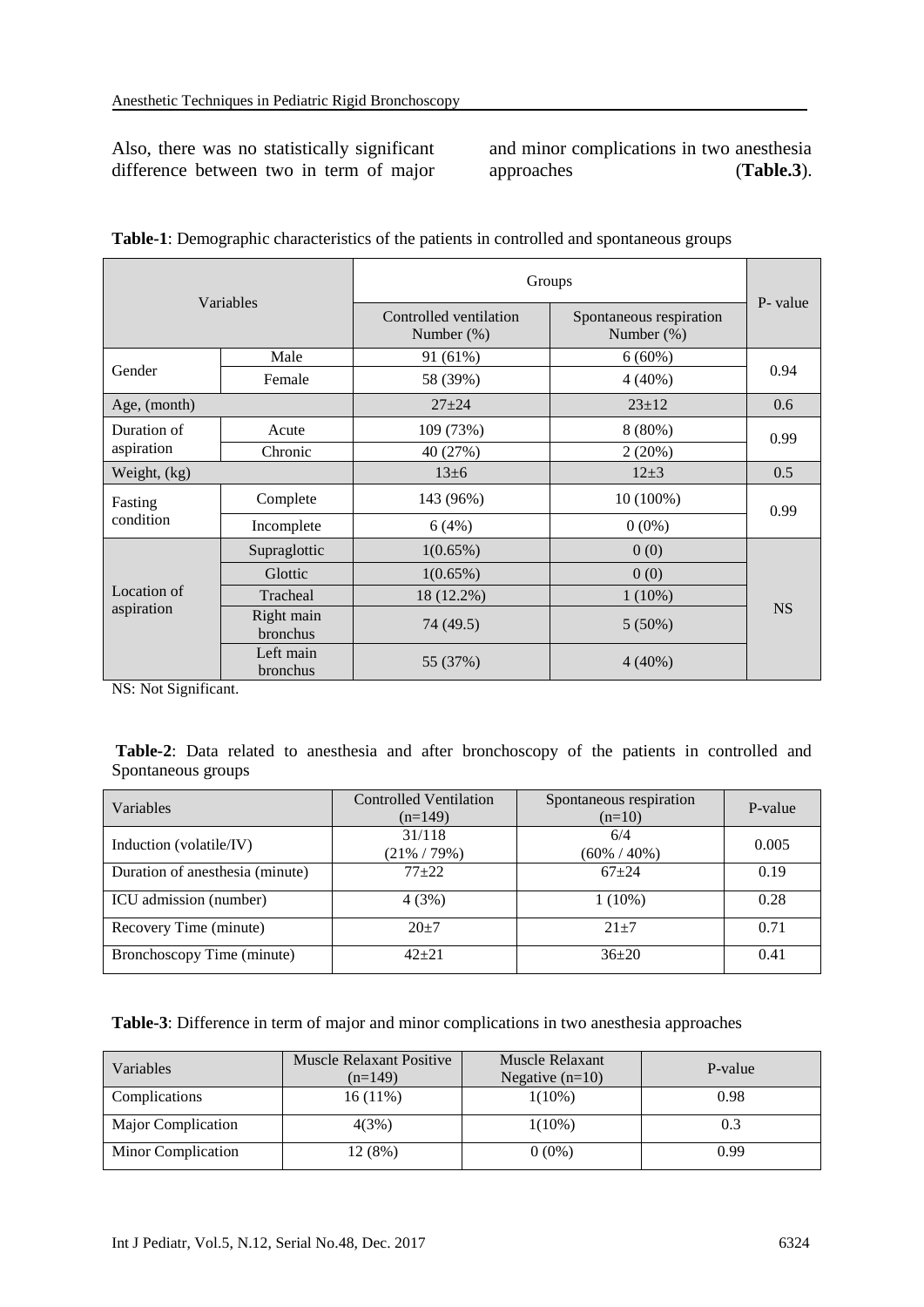### **4- DISCUSSION**

 In this study, 159 children with a definite diagnosis of foreign body aspiration and under rigid bronchoscopy were investigated. The anesthesia with or without muscle relaxant was considered by an anesthetist, and there were no clear criteria. Given that in Mofid hospital, Tehran- Iran, most anesthesiologists prefer to use muscle relaxant, so that patients without use of muscle relaxant, and spontaneous respiration was much less than that of controlled breathing. In this study, there was no significant difference between the two groups in the incidence of postoperative complications, recovery time, and duration of hospitalization.

This issue could be due to the lack of proper distribution, and the heterogeneity of the groups. Therefore, the absence of any difference between the two groups can be due to the small number of samples in the spontaneous respiration. However, one out of ten (10%) ICU admission patients in group who did not muscle relaxation, and four out of a hundred and fifty nine (3%) in muscle relaxant group, could suggest that by a specific algorithm, we can identify patients who benefit from muscle relaxants. In most similar studies, the superiority of one of these two methods of anesthesia in rigid bronchoscopy of foreign body aspiration has not been proven. Litman et al. (2000) assessed the association between the type of airway management during anesthesia and the rate of complications in 94 children with bronchoscopy to treating foreign body [\(7\)](#page-5-6).

In this retrospective study, no difference was found between the use of muscle relaxant and spontaneous respiration. Soodan et al. (2004), in a prospective study, the relationship between type of anesthesia and bronchoscopy was investigated in 36 cases with foreign body aspiration [\(18\)](#page-6-6). In this study, all cases where spontaneous respiration was preserved, muscle relaxant was

obligatorily used due to low oxygen saturation or lack of appropriate depth of anesthesia. They concluded that all patients require a relaxant to remove of foreign body by bronchoscopy. However, there is a possibility of error in judgment, and so we will need a larger study to make a decision. Chen et al. (2009) in a retrospective study of 384 cases observed that patients in the spontaneous respiratory group had the more likely occurrence of motion, respiratory retention, significantly lengthened the wake-up phase of anesthesia, reduced the chance of removing the foreign body, and increased the probability of developing laryngospasm [\(5\)](#page-5-4). AuBuchon et al. (2011) reported that spontaneous respiratory during remove of foreign body should be established. Because it may cause complete airway obstruction, and with regards to cricoid anatomy and the possibility of blockage in this place in children, it may not be able to maintain airway even with cricothyrotomy [\(3\)](#page-5-2).

While Baum (2012) in his study confirmed safety and advantages of muscle relaxants for all patients required bronchoscopy [\(17\)](#page-6-5). In another study by Fidkowski (2010) et al., 12,979 cases of bronchoscopy were reviewed, which the results showed that there is still insufficient information to prefer controlled or spontaneous respiration [\(2\)](#page-5-1). Liu et al. in their meta-analysis did not observed significance different between the anesthesia approaches [\(19\)](#page-6-7). However, they noted lower Laryngospasm and duration of bronchoscopy in patients undergoing mechanical ventilation. Therefore, the previous studies and finding of this study, the authors believe that for the proper management of these patients, consideration of the accompanying factors is necessary. These factors are skill in bronchoscopy, anesthesiologist's skill in managing the patient without the relaxant, as well as the ability of an anesthetist to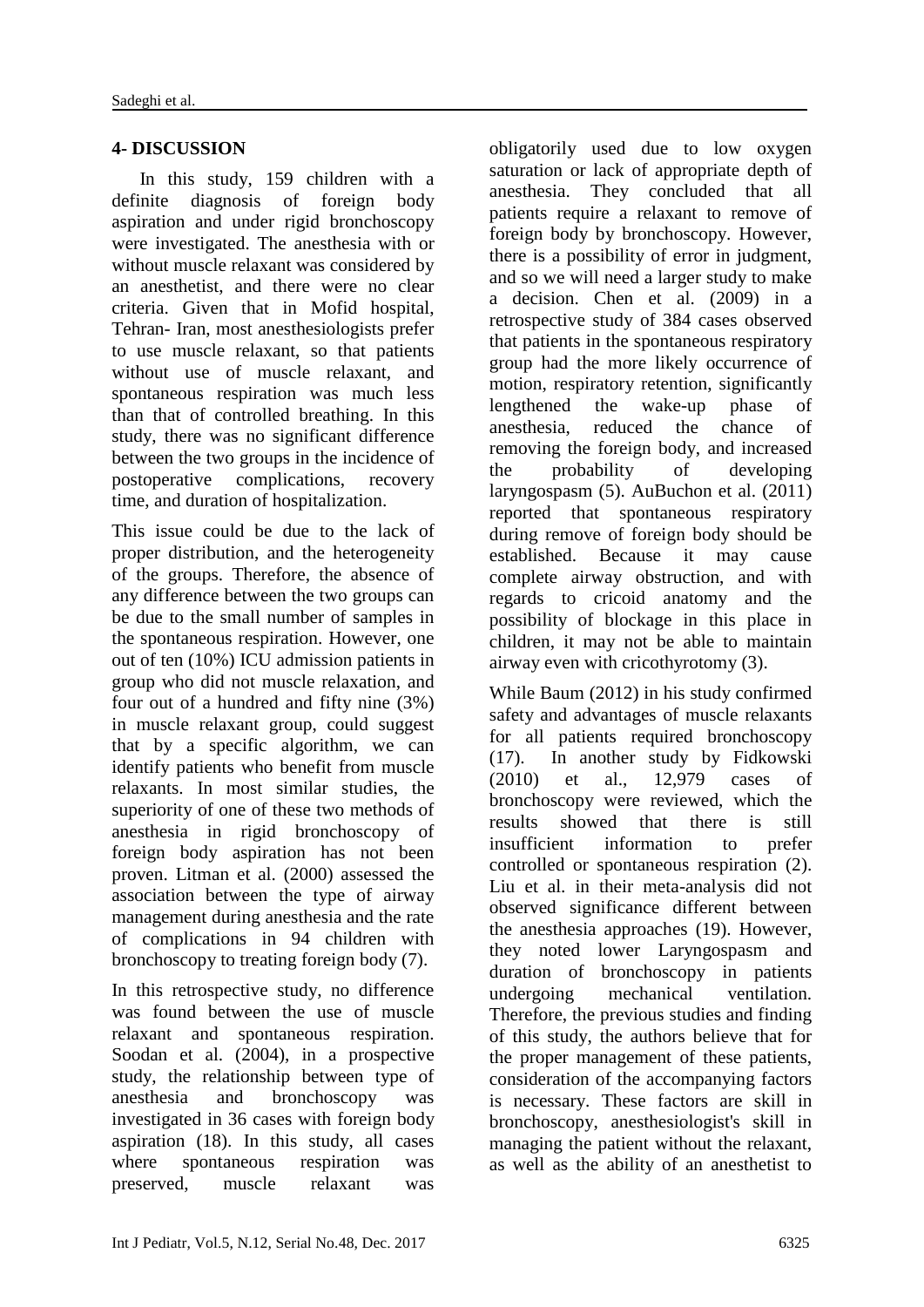identify and address the threats posed by muscle relaxant. In addition, the anesthetic management of these patients can be influenced by the aspiration event time and the level of shortness of breath in the child. In this study, minor complications were not reported in patients who did not receive muscle relaxant. In addition to the type of anesthesia, this can be due to low number of samples. Therefore, larger study needs to investigate the minor complications in spontaneous group. In this study, we tried to evaluate most of the variables and overcome the limitation of retrospective studies by examining all the involved variables. The retrospective nature of the study also led to the loss of information due to the lack of record. In addition, we had to refer the contents of the recorded data and the matching the two groups were not possible.

### **5- CONCLUSION**

 The outcome of spontaneous respiration and controlled ventilation during anesthesia does not differ in patients under rigid bronchoscopy. However, due to limited data in spontaneous respiration group, future controlled prospective studies are needed to choice of the best anesthesia approach.

#### **6- CONFLICT OF INTEREST:** None.

# **7-ACKNOWLEDGMENTS**

We would like to express our gratitude to the Research and Technology Deputy of Shahid Beheshti University of Medical Sciences and relevant authorities for their financial and moral support of this study.

#### **8- REFERENCES**

<span id="page-5-0"></span>1. Liu Y, Chen L, Li S. Controlled ventilation or spontaneous respiration in anesthesia for tracheobronchial foreign body British journal of anaesthesia. 2014;112(5):892-7.

removal: a meta‐analysis. Pediatric Anesthesia. 2014;24(10):1023-30.

<span id="page-5-1"></span>2. Fidkowski CW, Zheng H, Firth PG. The anesthetic considerations of tracheobronchial foreign bodies in children: a literature review of 12,979 cases. Anesthesia and Analgesia. 2010;111(4):1016-25.

<span id="page-5-2"></span>3. AuBuchon J, Krucylak C, Murray DJ. Subglottic Airway Foreign BodyA Near Miss. Anesthesiology: The Journal of the American Society of Anesthesiologists. 2011;115(6):1300.

<span id="page-5-3"></span>4. Kosloske AM. Bronchoscopic extraction of aspirated foreign bodies in children. American Journal of Diseases of Children. 1982;136(10):924-7.

<span id="page-5-4"></span>5. Chen LH, Zhang X, Li SQ, Liu YQ, Zhang TY, Wu JZ. The risk factors for hypoxemia in children younger than 5 years old undergoing rigid bronchoscopy for foreign body removal. Anesth Analg. 2009;109(4):1079-84.

<span id="page-5-5"></span>6. Chai J, Wu XY, Han N, Wang LY, Chen WM. A retrospective study of anesthesia during rigid bronchoscopy for airway foreign body removal in children: propofol and sevoflurane with spontaneous ventilation. Pediatric Anesthesia. 2014;24(10):1031-6.

<span id="page-5-6"></span>7. Litman RS, Ponnuri J, Trogan I. Anesthesia for tracheal or bronchial foreign body removal in children: an analysis of ninety-four cases. Anesthesia and Analgesia. 2000;91(6):1389-91.

8. Pathak V, Welsby I, Mahmood K, Wahidi M, MacIntyre N, Shofer S. Ventilation and anesthetic approaches for rigid bronchoscopy. Annals of the American Thoracic Society. 2014;11(4):28-34.

9. Sarkiss M. Anesthesia for Bronchoscopy. Out of Operating Room Anesthesia: Springer; 2017. pp. 131-43.

<span id="page-5-7"></span>10. Chen K-Z, Ye M, Hu C-B, Shen X. Dexmedetomidine vs remifentanil intravenous anaesthesia and spontaneous ventilation for airway foreign body removal in children.

<span id="page-5-8"></span>11. Swain SK, Mohanty S, Sahu MC, Behera IC. Safe and effective anaesthesia during paediatric rigid bronchoscopy: An